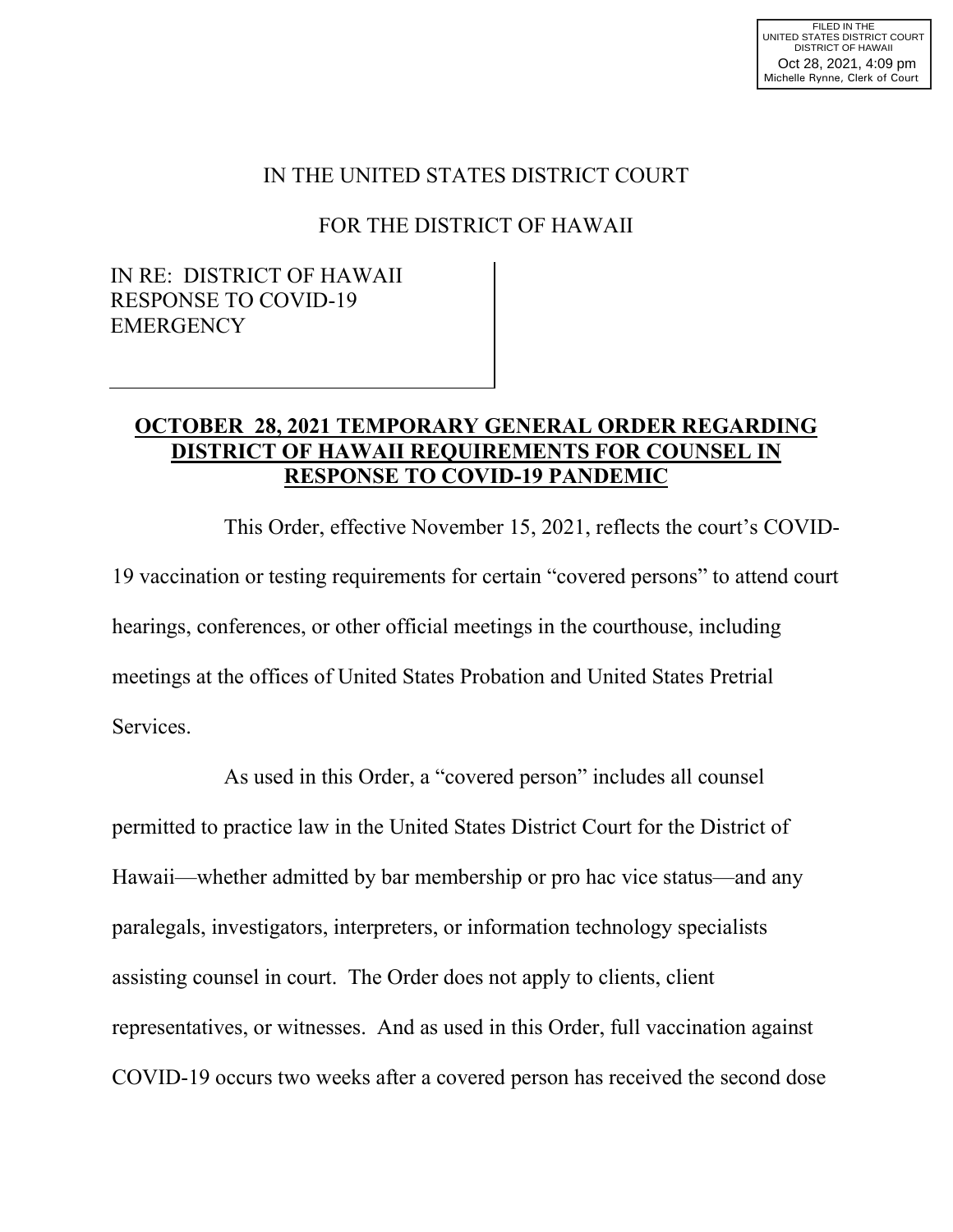of the Pfizer or Moderna vaccine or two weeks after a covered person has received the single-dose Johnson & Johnson vaccine.

The United States District Court for the District of Hawaii has continued to closely monitor the COVID-19 pandemic and public health emergency. Following guidance from the Centers for Disease Control and Prevention (CDC) and state and local health authorities, the court has determined that this Order is required to protect the public, court employees, jurors, and counsel from potential exposure to the COVID-19 virus and is a necessary step to permit the court to conduct as many in-court proceedings as is safely possible.

The court thus ORDERS that any covered person who intends to appear in: (1) a courtroom or before a grand jury; (2) a judge's office or meeting room in the courthouse; or (3) the offices of United States Probation or Pretrial Services, is required either to verify full vaccination against COVID-19, or supply proof of a negative COVID-19 test result from a test taken no more than 72 hours before entering the courthouse. PCR tests, NAAT rapid tests, and antigen rapid tests administered at a pharmacy, health department, doctor's office, healthcare provider, or official government site are acceptable. "At home" test results will not be accepted.

For covered persons not fully vaccinated, a presiding judge may make exceptions in the interest of justice on a case-by-case basis. Covered persons

2